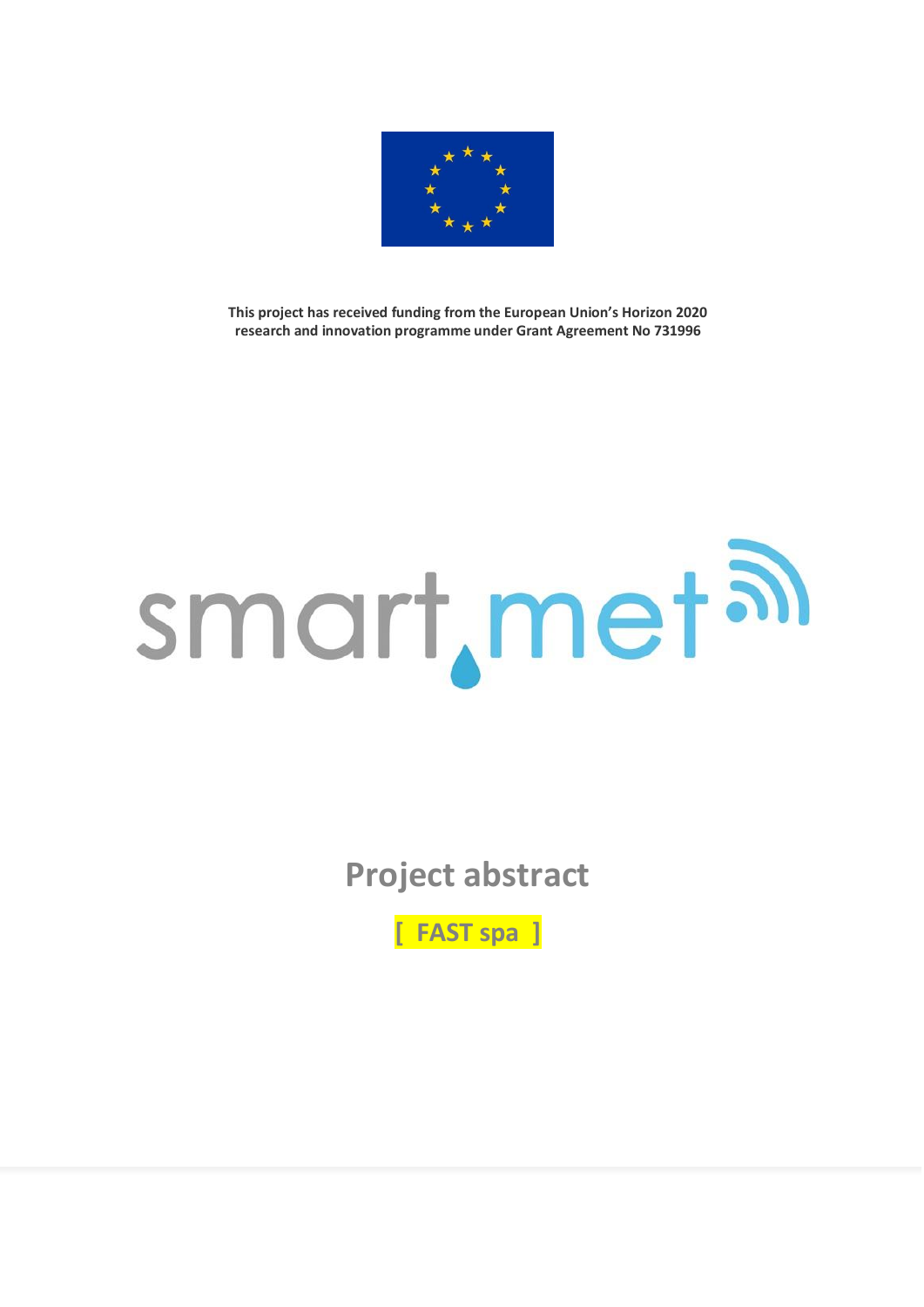

| <b>Contactor Details</b>                                                           | Type/ size of legal entity                                                                | Place of performance of<br>contract activities                                                                                                          | Logo                    |
|------------------------------------------------------------------------------------|-------------------------------------------------------------------------------------------|---------------------------------------------------------------------------------------------------------------------------------------------------------|-------------------------|
| Main contractor                                                                    | <b>SME</b>                                                                                | % of contract value<br>allocated to main                                                                                                                | Main contractor<br>logo |
| Name legal entity                                                                  | FAST S.p.A.                                                                               | contractor:                                                                                                                                             |                         |
| Address legal entity                                                               | Via Molino Poncino, 4                                                                     | $[100]$ %                                                                                                                                               |                         |
| Name contact person<br>Phone nr contact person<br>E-mail address contact<br>person | 42019 Scandiano - Italy<br>Pierpaolo Cavalli<br>+39 3357172404<br>p.cavalli@fastonline.it | % of activities for the<br>contract performed by the<br>main contractor in EU<br>Member States or<br>countries associated with<br>Horizon 2020: [100] % |                         |
|                                                                                    |                                                                                           |                                                                                                                                                         |                         |
|                                                                                    |                                                                                           |                                                                                                                                                         |                         |
|                                                                                    |                                                                                           |                                                                                                                                                         |                         |